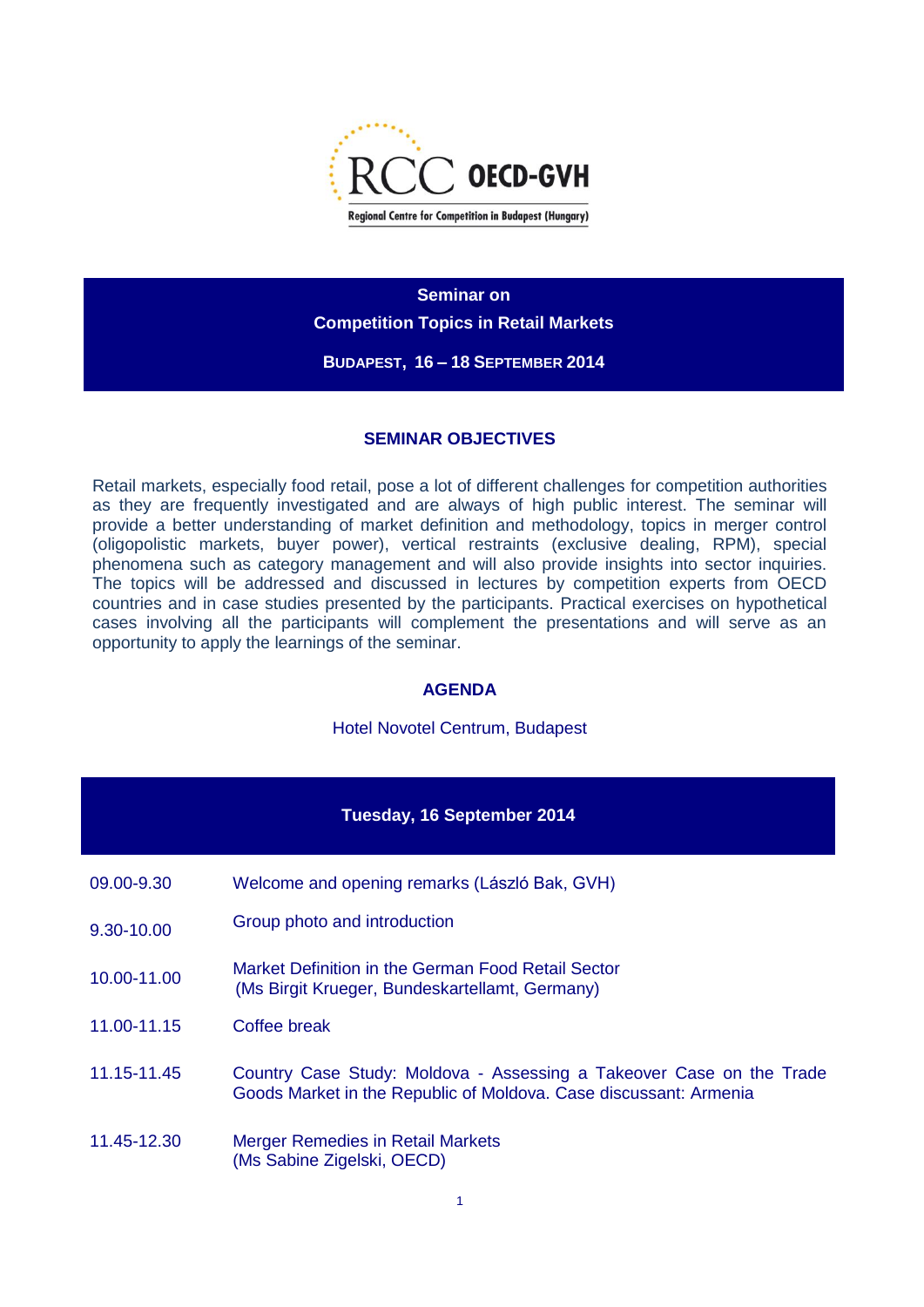| 12.30-14.00 | Lunch                                                                                                                   |
|-------------|-------------------------------------------------------------------------------------------------------------------------|
| 14.00-14.30 | Country Case Study: Romania - Conducting an Ex-Post Analysis in the Lidl /<br>Plus Merger Case. Case discussant: Serbia |
| 14.30-15.30 | The Casino – Monoprix Merger Case<br>(Ms Anne Rossion, Autorité de la Concurrence, France)                              |
| 15.30-15.45 | Coffee break                                                                                                            |
| 15.45-17.00 | Hypothetical Case Exercise: A Retail Merger<br>(Ms. Sabine Zigelski, OECD)                                              |
| $18:30 -$   | Welcome dinner - meeting in the hotel reception                                                                         |

## **Wednesday, 17 September 2014**

- 09.30-10.30 Buyer Power The Concept and the Hungarian Approach (Mr Márton Kocsis, GVH, Hungary)
- 10.30-11.10 Country Case Study: Kyrgyzstan Development of Competition Among Manufacturers Supplying Goods to Retailers. Case discussant: Bulgaria
- 11.10-11.30 Coffee break
- 11.30-12.30 The German Food Retail Sector Inquiry (Ms Birgit Krueger, Bundeskartellamt, Germany)
- 12.30-14.00 Lunch
- 14.00-15.00 Hypothetical Case Exercise: Buyer Power (Ms. Sabine Zigelski, OECD)
- 15.00-15.15 Coffee break
- 15.15-16.15 The Greek Fruit & Vegetables Sector Inquiry (Ms Lefkothea Nteka, Hellenic Competition Commission, Greece)
- 16.15-17.00 Country Case Study: Croatia Market Research of Distributive Grocery Stores, with Food, Beverages, Toiletries and Household Supplies. Case discussant: Russia.
- 19.00 21.00 Dinner in the hotel's restaurant